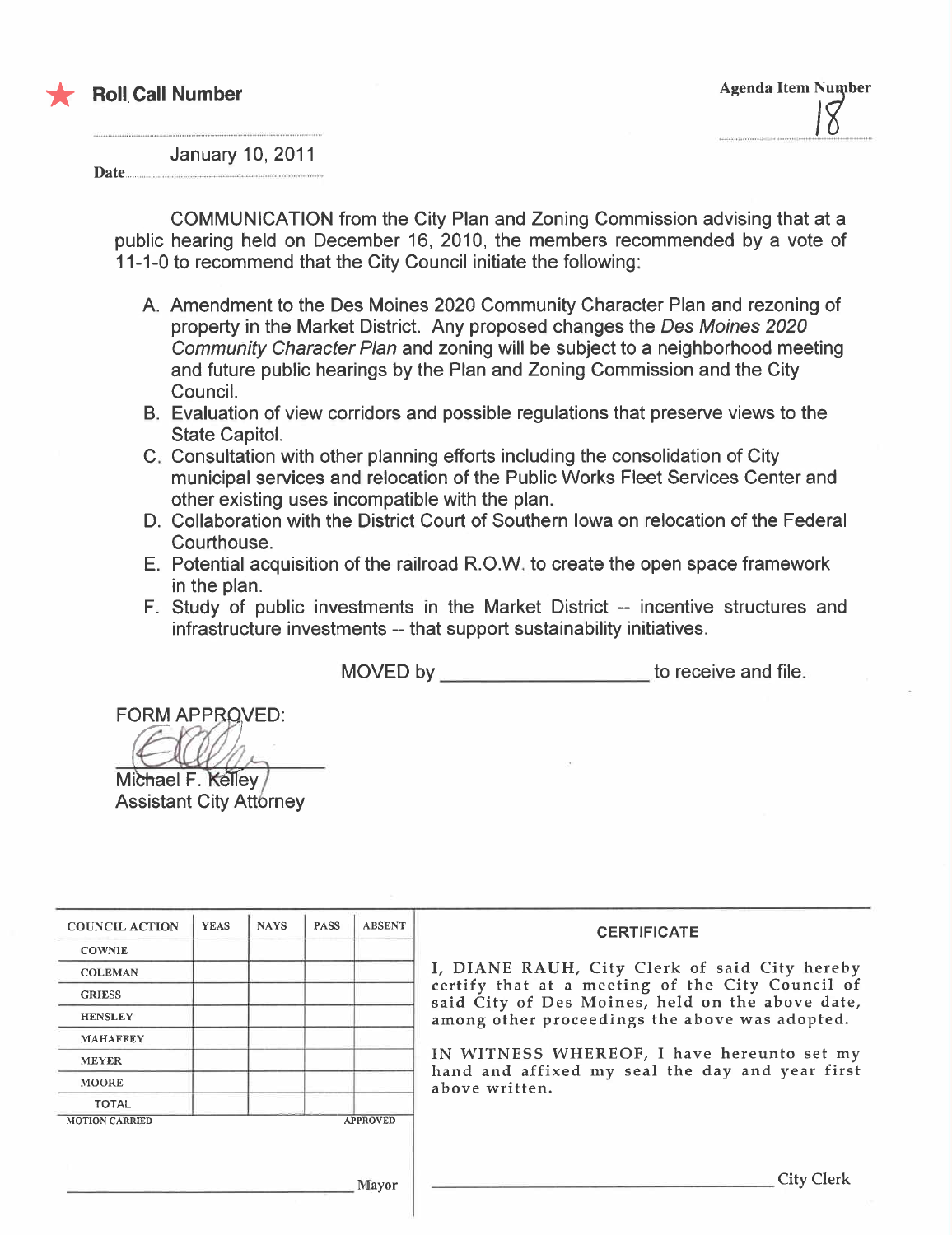|             | Date JaneD, U |  |
|-------------|---------------|--|
| Agenda Item |               |  |

Agenda Item

Roll Call #

December 20, 2010

Honorable Mayor and City Council City of Des Moines, Iowa

Members:

Communication from the City Plan and Zoning Commission advising that at their meeting held December 16,2010, the following action was taken:

#### COMMISSION RECOMMENDATION:

After public hearing, the members voted 11-1-0 as follows:

| <b>Commission Action: Yes</b> |   | <b>Nays</b> | Pass | <b>Absent</b> |
|-------------------------------|---|-------------|------|---------------|
| Leisha Barcus                 | X |             |      |               |
| <b>JoAnne Corigliano</b>      | X |             |      |               |
| <b>Shirley Daniels</b>        | X |             |      |               |
| <b>Jacqueline Easley</b>      | X |             |      |               |
| <b>Dann Flaherty</b>          | X |             |      |               |
| John "Jack" Hilmes X          |   |             |      |               |
| <b>Joel Huston</b>            | X |             |      |               |
| <b>Ted Irvine</b>             |   |             |      | X             |
| <b>Greg Jones</b>             | X |             |      |               |
| <b>Jim Martin</b>             | X |             |      |               |
| <b>Brian Millard</b>          |   | X           |      |               |
| <b>William Page</b>           | X |             |      |               |
| <b>Mike Simonson</b>          | X |             |      |               |
| <b>Kent Sovern</b>            |   |             |      | X             |
|                               |   |             |      |               |

APPROVAL of a recommendation that the City Council initiate the following in regards to the Market District Plan:

- A. Amendment to the Des Moines 2020 Community Character Plan and rezoning of property in the Market District. Any proposed changes the Des Moines 2020 Community Character Plan and zoning will be subject to a neighborhood meeting and future public hearings by the Plan and Zoning Commission and the City CounciL.
- B. Evaluation of view corridors and possible regulations that preserve views to the State CapitoL.
- C. Consultation with other planning efforts including the consolidation of City municipal services and relocation of the Public Works Fleet Services Center and other existing uses incompatible with the plan.
- D. Collaboration with the District Court of Southern Iowa on relocation of their Federal Courthouse.
- E. Potential acquisition of the railroad R.O.W. to create the open space framework in the plan.
- F. Study of public investments in the Market District -- incentive structures and infrastructure investments -- that support sustainability initiatives.



**ITY PLAN AND ZONING COMMISSION** ARMORY BUILDING 602 ROBERT D. RAY DRIVE DES MOINES, IOWA 50309-1881 (515) 283-4182

> ALL-AMERICA CITY 1949,1976,1981 2003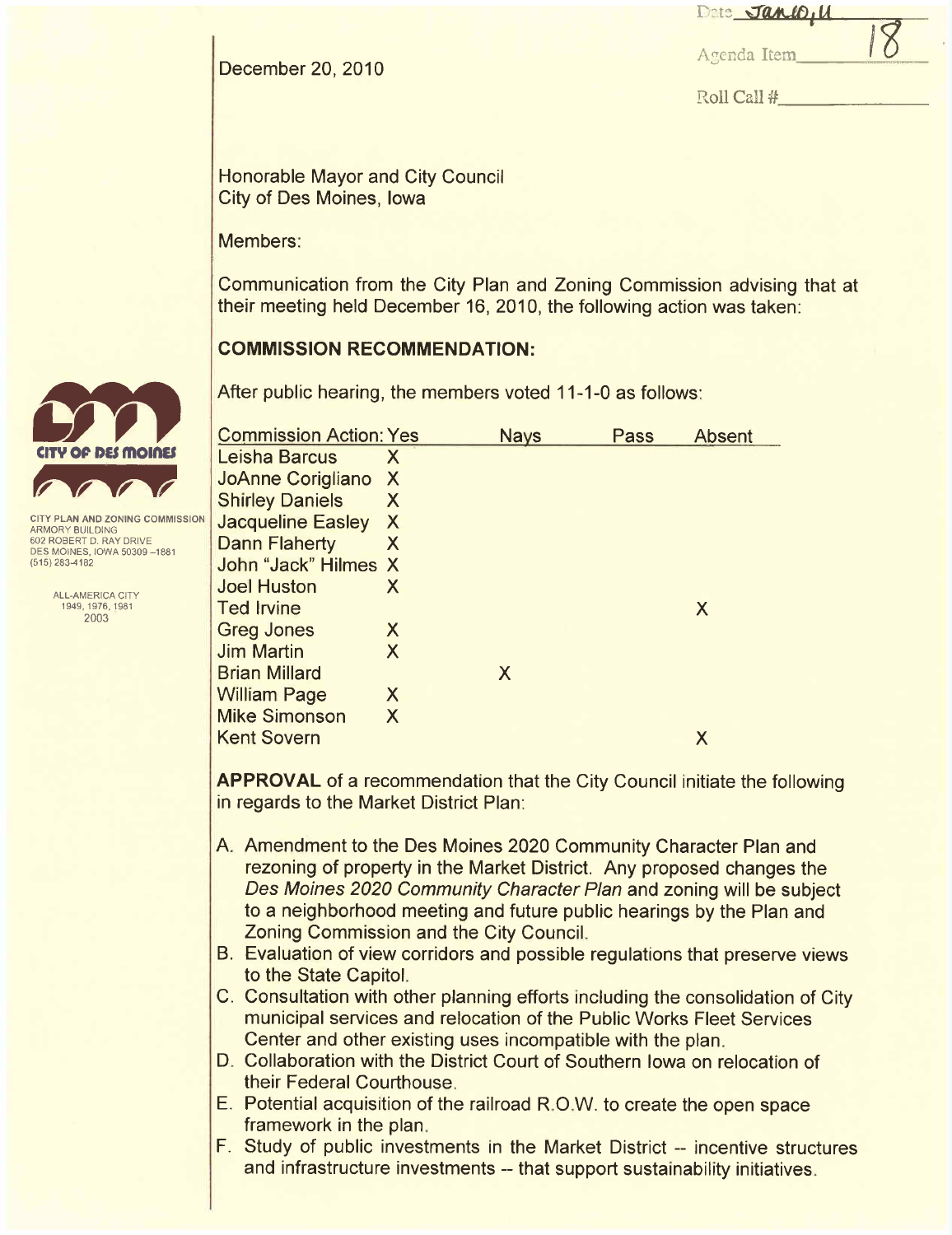#### STAFF RECOMMENDATION TO THE P&Z COMMISSION

Staff recommends approval of a communication from the Plan and Zoning Commission to the City Council recommending initiation of the following:

- A. Amendment to the Des Moines 2020 Community Character Plan and rezoning of property in the Market District. Any proposed changes the Des Moines 2020 Community Character Plan and zoning will be subject to a neighborhood meeting and future public hearings by the Plan and Zoning Commission and the City Council.
- B. Evaluation of view corridors and possible regulations that preserve views to the State CapitoL.
- C. Consultation with other planning efforts including the consolidation of City municipal services and relocation of the Public Works Fleet Services Center and other existing uses incompatible with the plan.
- D. Collaboration with the District Court of Southern Iowa on relocation of their Federal Courthouse.
- E. Potential acquisition of the railroad RO.W. to create the open space framework in the plan.
- F. Study of public investments in the Market District -- incentive structures and infrastructure investments -- that support sustainability initiatives.

#### STAFF REPORT

#### i. BACKGROUND

This month, a new bridge across the Des Moines River will open and Martin Luther King Jr. Parkway (MLK) will extend to SE 9<sup>th</sup> Street. Recognizing the development opportunity this poses, the City Manager's Office hired Jeffrey Morgan Architecture Studio to conduct an Urban Design Study for the area; which is generally defined by East Court Avenue on the north, MLK on the south, the Des Moines River on the west and Southeast 7<sup>th</sup> Street on the east.

Newly accessible, adjacent to a thriving neighborhood, and with plenty of area for redevelopment, the Market District of the East Village holds promising potential to be a vibrant area in downtown Des Moines. The Market District has been planned to build from the successes of the adjoining East Village, a revitalized and bustling mixed-use downtown neighborhood, while responding to its proximity with a major new Parkway. With the opening of the first new downtown Des Moines River bridge in nearly a century, this 45 acre area is much more accessible than ever. Once the back door to the east side of downtown, with the completion of the Martin Luther King Jr. Bridge and Parkway, the Market District serves as a downtown entry from southern and eastern parts of metropolitan Des Moines.

The area is currently a workhorse for the city, occupied by the City's Public Works facility, the main Police Station, the Federal Courthouse, warehouses for the local utility, a salvage yard and a collection of industrial and warehouse uses. This plan envisions use of the existing city blocks for new and revitalized structures that house offices, residential, a new market, retail, and Federal Courts uses. Open spaces, gardens, parks, trails, connections to the river and State Capitol grounds, access to multi-transit modes, and a commitment to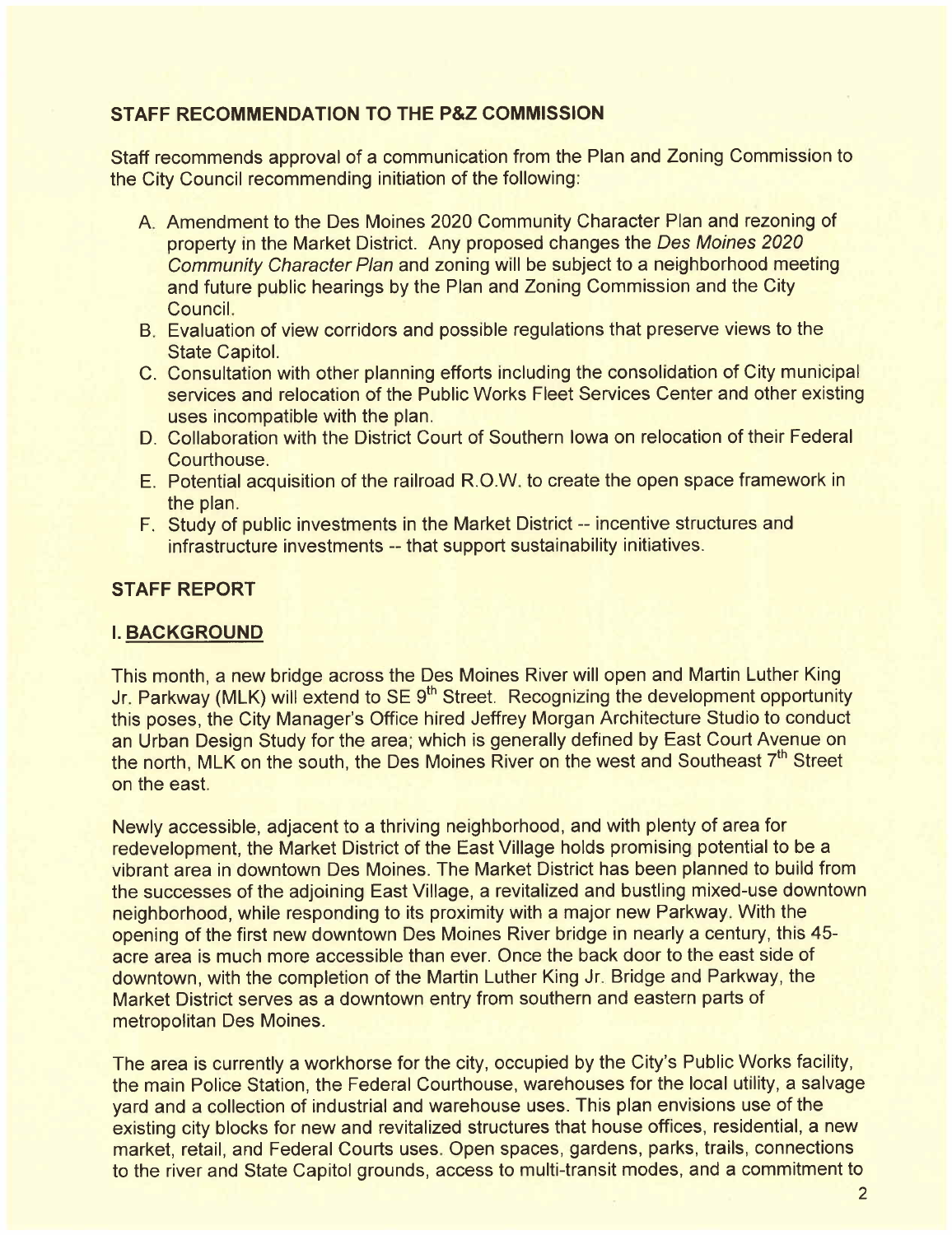sustainability premise the plan. The vision presented in the Market District Urban Design Study shows a thriving section of downtown that adheres to urban principles for the proposed development pattern, while imagining development types and configurations that are unique to downtown Des Moines. With its dearth of constraints, the Market District is a rare opportunity to create a new district with an array of desirable and progressive contemporary amenities that is tightly knit into the city's urban fabric.

This area was the subject of past planning efforts, including Des Moines: Capitol Gateway East Urban Design Plan (September 1997) and What's Next, Downtown? (March 2008). The Market District Urban Design Study is consistent with both of these previous plans and advances recommendations made in both plans. The Market District Plan respects the Capitol view corridors that were recommended in the Capitol Gateway East plan (which led to the Capitol Dominance Overlay district in current zoning) and proposes a development pattern of the area as recommended in What's Next, Downtown?

The project was led by City staff in Community Development and the City Manager's Office. Jeffrey Morgan Architecture Studio, and their subconsultant, Confluence, worked with City staff in many City departments throughout the process to gather input and review draft materiaL. A developer roundtable was assembled from developers working in the East Village early in the process. They were asked about their success and challenges in their urban development work and they provided input on general parameters for the plan. A neighborhood meeting was held on November 16, 2009 to review the draft findings in the plan. They enthusiastically received the findings and requests to name the area the "Market District" were honored.

Late in 2009, the Plan and Zoning Commission and Urban Design Review Board received informational presentations and reviewed a draft of the Market District Plan (at that time referred to as the "Lower East Village"). On May 24, 2010 the City Council reviewed the study during a Council Workshop, where they directed staff to review implementation measures and proceed with the approval process.

#### II. LAND USE AND ZONING ANALYSIS

The 2020 Community Character Plan shows this area as mostly support commercial with the area on the south side of MLK as traditional industrial. This study suggests that areas on both sides of MLK should be support commercial. To support the vision of this plan, staff recommends that the support commercial designation extend south to Scott Avenue.

Zoning in this area represents the transitioning nature of the district and is a combination of "M-1" Light Industrial, "M-2" Heavy Industrial, "D-R" Downtown Riverfront, "C-2" General Retail and Highway Oriented Commercial, "C-3B" (limited) Central Business District Mixed Use and "R-2A" General Residential. Staff believes zoning changes will be necessary to implement the vision of the Market District Urban Design Study. Further study is needed to assess the appropriate zoning districts; the likely mix will include C-3B and/or D-R district(s).

#### SUMMARY OF DISCUSSION

#### CHAIRPERSON OPENED THE PUBLIC HEARING

There was no one in the audience to speak in opposition.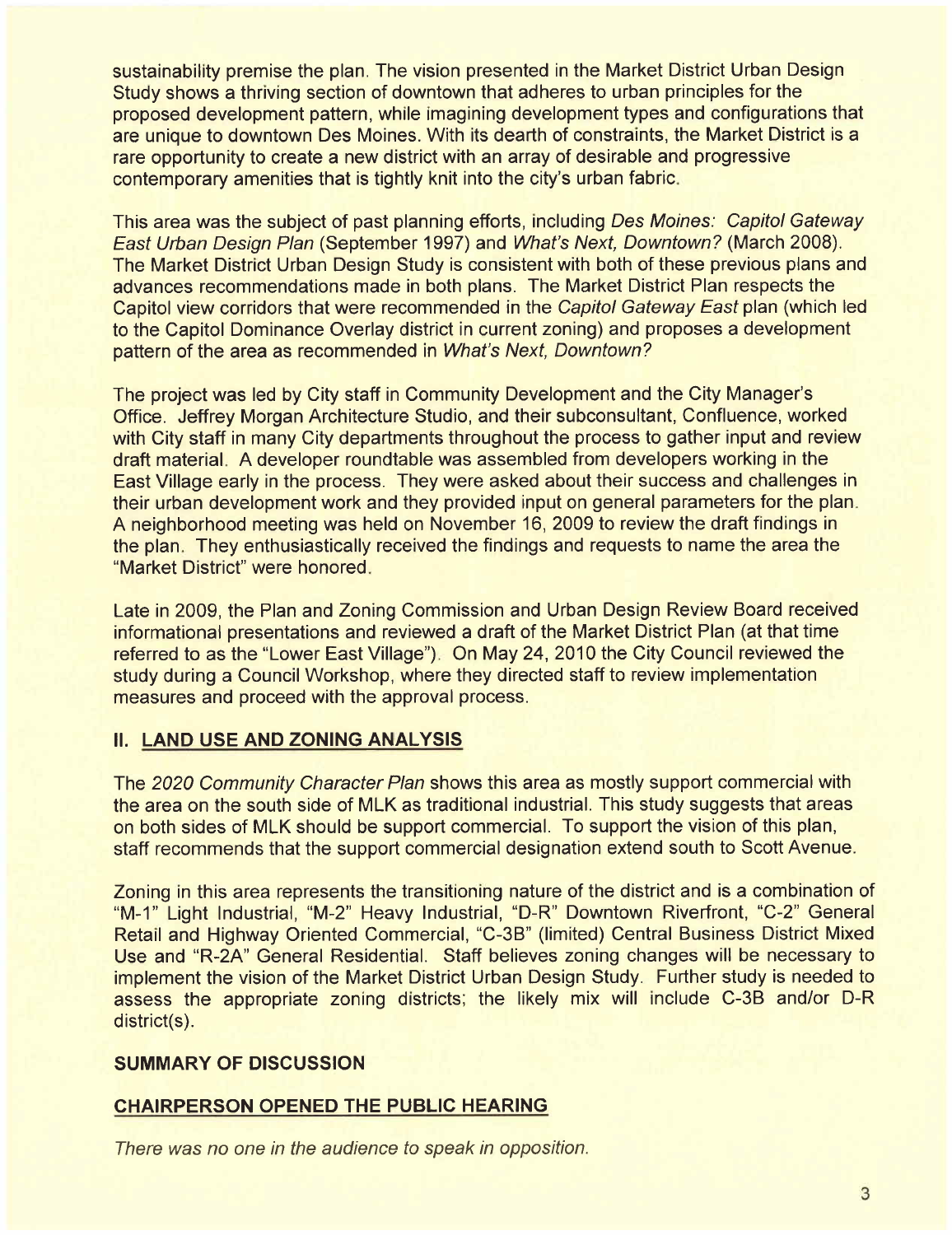#### COMMISSION ACTION

Greq Jones moved staff recommendation that the City Council initiate the following:

- A. Amendment to the Des Moines 2020 Community Character Plan and rezoning of property in the Market District. Any proposed changes the Des Moines 2020 Community Character Plan and zoning will be subject to a neighborhood meeting and future public hearings by the Plan and Zoning Commission and the City CounciL.
- B. Evaluation of view corridors and possible regulations that preserve views to the State CapitoL.
- C. Consultation with other planning efforts including the consolidation of City municipal services and relocation of the Public Works Fleet Services Center and other existing uses incompatible with the plan.
- D. Collaboration with the District Court of Southern Iowa on relocation of their Federal Courthouse.
- E. Potential acquisition of the railroad R.O.W. to create the open space framework in the plan.
- F. Study of public investments in the Market District -- incentive structures and infrastructure investments -- that support sustainability initiatives.

Motion passed 11-1-0. (Brian Millard voted in opposition)

Respectfully submitted,

Michael G. Ludwig, AICP Planning Administrator

MGL:clw

cc: File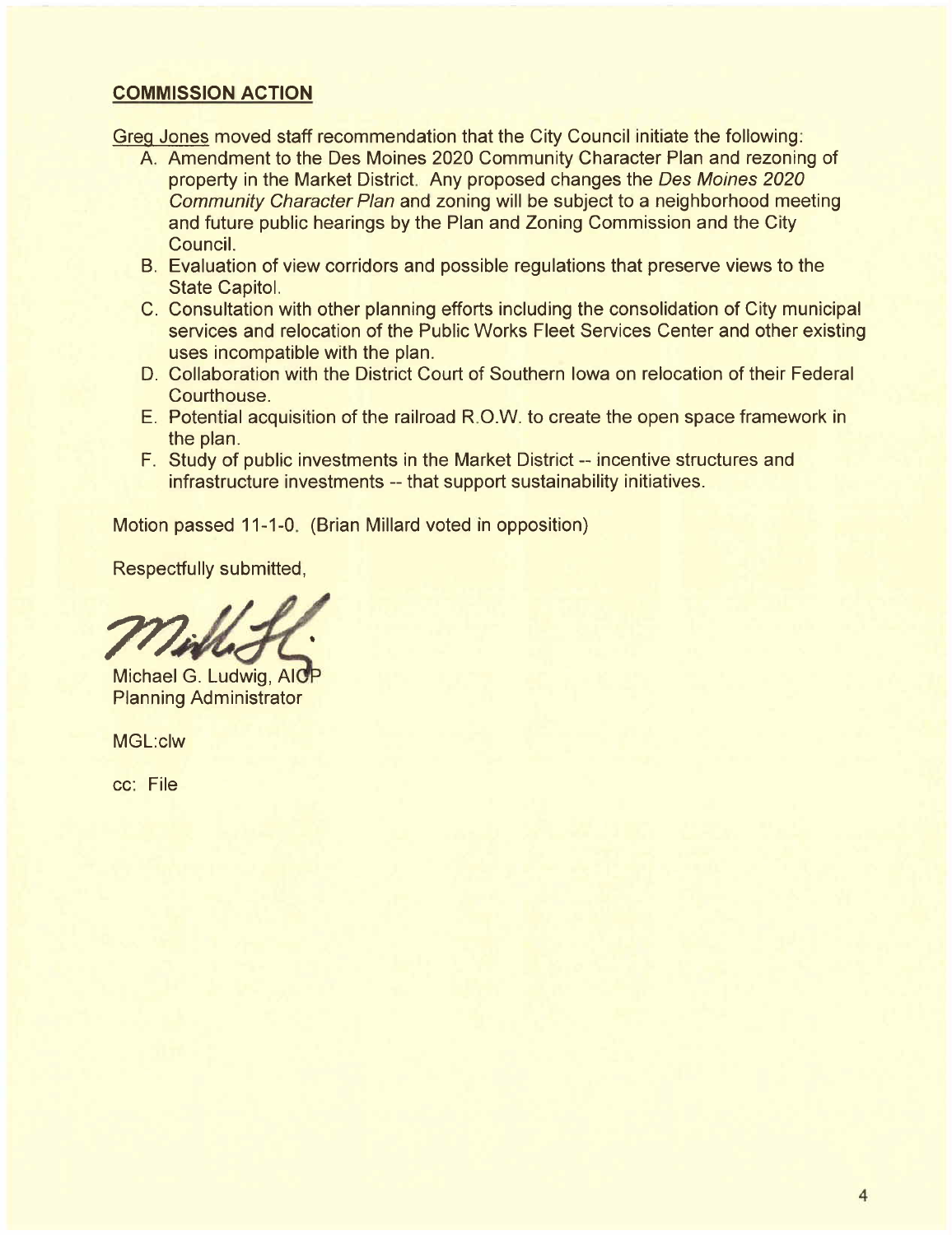

 $|8$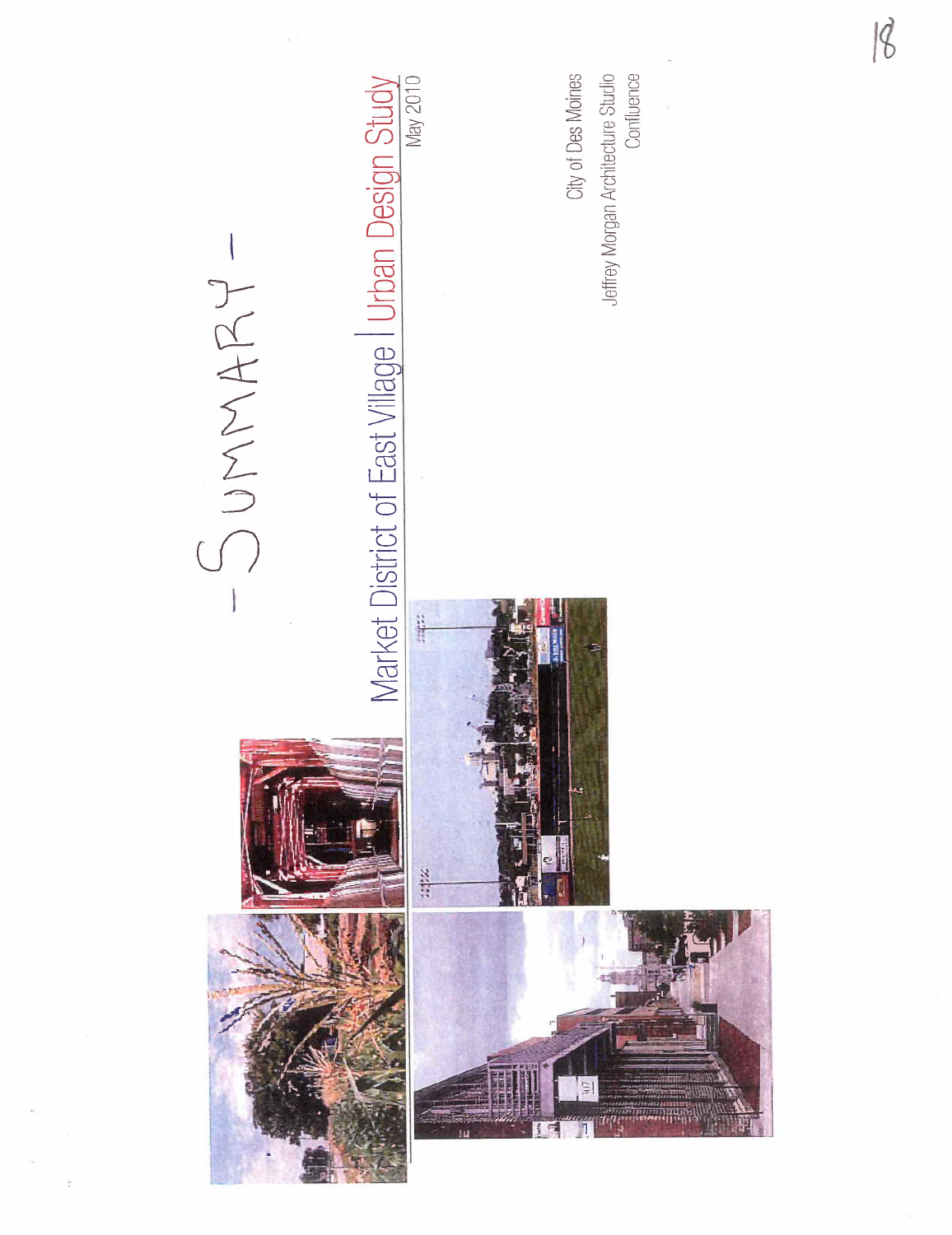PURPOSE

### OVERVIEW

redevelopment, the Market District of the East Village holds promising potential to be a the successes of the adjoining East Village, a revitalized and bustling mixed use downtown neighborhood, while responding to its proximity with a major new Parkway. With the opening<br>of the first new downtown Des Moines River bridge in nearly a century, this 45-acre area is The Market District has been planned to build from 후 Newly accessible, adjacent to a thriving neighborhood, and with plenty of area for redevelopment, the Market District of the East Vilage holds promising potential to be a soon to be much more accessible than ever. Once the back door to the east side of downtown, with the completion of the Martin Luther King Jr. Bridge and Parkway, the Market District will thriving area in downtown Des Moines. The Marl(et District has been planned to build from the successes of the adjoining East Village, a revitalized and bustling mixed use downtown neighborhood, while responding to its proximity with a major new Parkway. With the opening of the first new downtown Des Moines River bridge in nearly a century, this 45-acre area is soon to be much more accessible than ever, Once the back door to the east side of downtown, with the completion of the Martin Luther King Jr. Bridge and Parkway, the Market District wil soon serve as a downtown entry from southern and eastern parts of metropolitan Des Moines soon serve as a downtown entry from southern and eastern parts of metropolitan Des Moines. neighborhood, and with plenty of area adjacent to a thriving hriving area in downtown Des Moines. accessible, Newly



premise the plan. The vision presented in the following pages of the Market District of the Market District is a rare opportunity to create a new district with an array of desirable and<br>progressive contemporary amenities that is tightly knit into the city's urban fabric. area currently serves as a workhorse for the city, occupied by the City's Public Works facility, the main Police Station, the Federal Courthouse, warehouses for a local utility, a salvage yard and a collection of industrial and warehouse uses. This plan envisions use of the existing and State Capitol grounds, access to multi-transit modes, and a commitment to sustainability East Village Urban Design Study shows a thriving section of downtown that adheres to urban principles for the proposed development pattern, while imagining development types and configurations that are unique to downtown Des Moines. With its dearth of constraints, the The area currently serves as a workhorse for the city, occupied by the City's Public Works facility, the main Police Station, the Federal Courthouse, warehouses for a local utility, a salvage retail, and Federal Courts uses. Open spaces, gardens, parks, trails, connections to the River retail, and Federal Courts uses. Open spaces, gardens, parks, trails, connections to the River and State Capitol grounds, access to multi-transit modes, and a commitment to sustainability premise tiie plan. The vision presented in the following pages of the Market District of the yard and a collection of industrial and warehouse uses. This plan envisions use of the existing city blocks for new and revitalized structures that house offices, residential, a new market city blocks for new and revitalized structures that house offices, residential, a new market, East Village Urban Design Study shows a thriving section of downtown that adheres to urban principles for the proposed development pattern, while imagining development types and configurations that are unique to downtown Des Moines, With its deartli of constraints, the Market District is a rare opportunity to create a new district witli an array of desirable and progressive contemporary amenities tliat is tiglitly knit into the city's urban fabric. The

### that capture the enthusiasm for the area and depict the desired long-term vision for the<br>district. Significant investments are being made and changes are being considered in the "Lower East Village". This Urban Design Study was commissioned to build from the basic ideas that were proposed in the downtown plan and identify a set of planning ideas The 2008 downtown plan (What's Next, Downtown?) identified the emerging potential of The 2008 downtown plan (What's Next, Downtown?) identified tiie emerging potential of the "Lower East Vilage". This Urban Design Study was commissioned to build from the basic ideas tliat were proposed in the downtown plan and identify a set of planning ideas that capture the enthusiasm for the area and depict the desired long-terni vision for the district. Significant investments are being made and changes are being considered in the area, including: the area, including:

- $\sigma$ Construction of a new bridge across the Des Moines River that extends Martin multi-year plan to connect Des Moines International Airport, Interstates 80 and · Construction of a new bridge across the Des Moines River that extends Martin Luther King Jr. Parkway east to E. 14/15th Streets. This extension is part of a multi-year plan to connect Des Moines International Airport, Interstates 80 and This extension is part of 235, Highway 65/69 through downtown Des Moines. . Luther King Jr. Parkway east to E. 14/15th Streets. 235, Highway 65/69 through downtown Des Moines.
	- and Emergence of the East Village, a collection of new and revitalized buildings that restaurants. East Village residents occupy an array of housing including market house a vibrant mixed use district with thriving businesses, retail S110pS, and restaurants. East Vilage residents occupy an array of housing including market  $\bullet$  Emergence of the East Village, a collection of new and revitalized buildings that house a vibrant mixed use district with thriving businesses, retail shops, rate condominiums and affordable and market rate apartments. rate condoniiniums and affordable and market rate apartments.
- Construction of the Riverwalk, a multi-use trail loop and pedestrian promenade along the Des Moines River that includes an array of civic and recreation amenities · Construction of the Riverwalk, a multi-use trail loop and pedestrian promenade along the Des Moines River that includes an array of civic and recreation amenities and new pedestrian bridges and touches the northwest corner of this district and new pedestrian bridges and touches the northwest corner of this district
	- $\approx$ understand the long-term future of the Federal Courthouse and the physical understand the long-term future of the Federal Courthouse and the physical · Commission of a feasibilty study by tiie General Services Administration to Commission of a feasibility study by the General Services Administration
		- Award of federal funding to IDOT to study passenger rail service to downtown Des · Award of federal funding to lOOT to study passenger rail service to downtown Des Moines on active rail lines that pass through this district needs of the Southern District of lowa Federal Courts. needs of the Southern District of Iowa Federal Courts.
- Completion of a tram feasibility study that shows electric trolley lines bordering  $\bullet$  Completion of a tram feasibility study that shows electric trolley lines borderin Moines on active rail lines that pass through this district two edges of this district two edges of this district
- Consideration of relocating the City of Des Moines' Public Works facilities that  $\bullet$  Consideration of relocating the City of Des Moines' Public Works facilities that  $occupy \sim 15$  acres in this district. occupy -15 acres in this district.